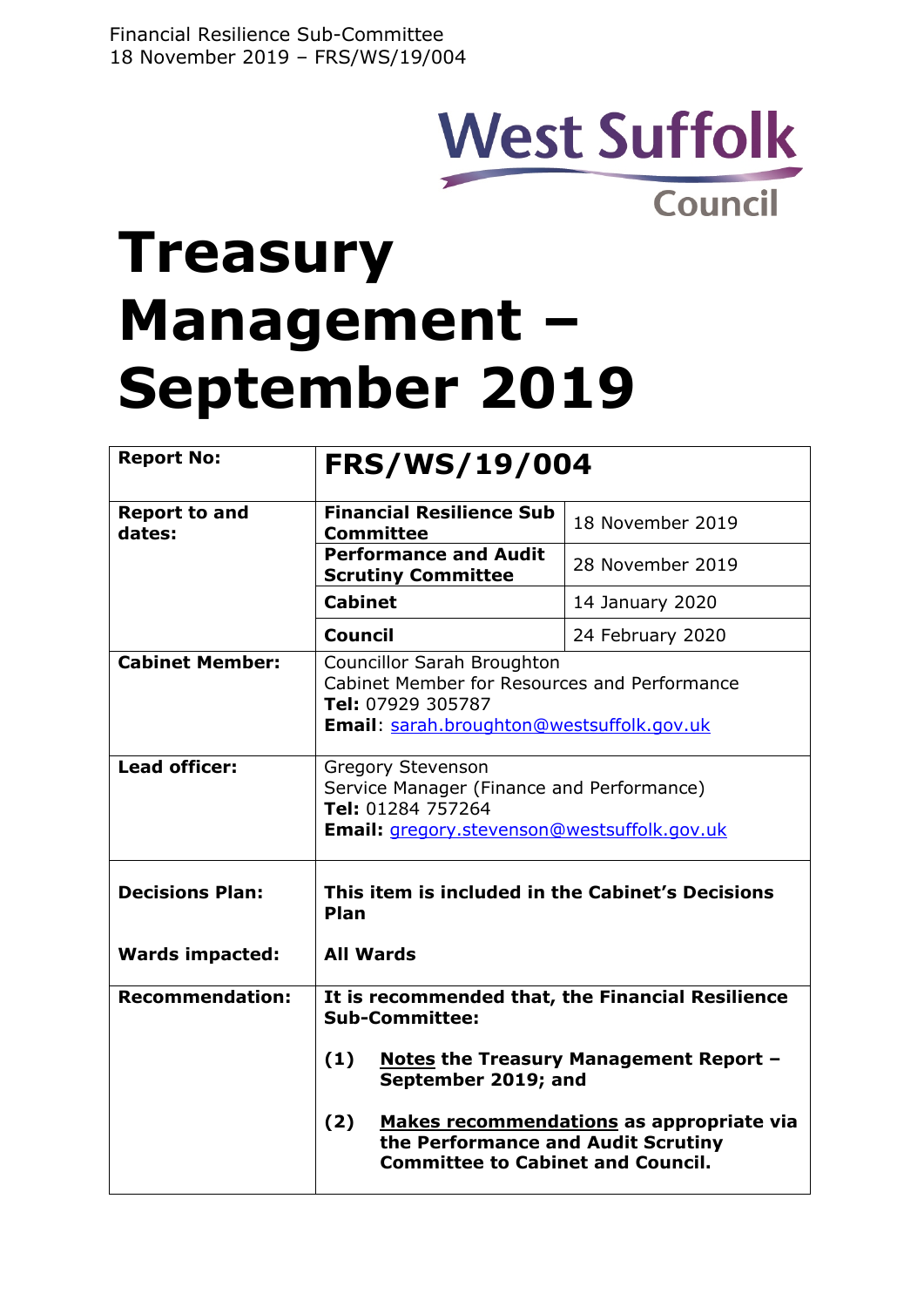## **1. Treasury Management Report – September 2019**

- 1.1 The purpose of this report is to report on the Treasury Management Activities of West Suffolk Council from 1 April 2019 to 30 September 2019.
- 1.2 Following the creation of West Suffolk Council, the total amount invested at 1 April 2019 was £42,750,000 and at 30 September 2019 £46,900,000.
- 1.3 The 2019/20 Annual Treasury Management and Investment Strategy Statements (report TMS/SE/19/002/PAS/FH/19/007 approved 19 February 2019) sets out the Council's projections for the current financial year. The budget for investment income of 2019/20 is £142,141 which is based on a 0.90% target average rate of return on investments.
- 1.4 As at the end of September 2019 interest actually earned during the first six months of the financial year amounted to £194,249 (average rate of return of 0.793%) against a profiled budget for the period of £71,070 (average rate of return 0.90%); a budgetary surplus of £123,179. This surplus relates to higher than expected cash balances due to slippages in the Capital programme and also the favourable interest rates secured on the investments carried over from the previous councils.
- 1.5 As at the end of September 2019 a total of £14.5m has been borrowed internally from available cash balances. This has meant West Suffolk Council has not had any additional borrowing over the long-term £4m loan.

### **2. Treasury Investment Activities 1 April 2019 to 30 September 2019**

2.1 The table below summaries the interest earned and the average rate of return achieved:

| <b>INTEREST EARNED AND AVERAGE RATE OF</b><br><b>RETURN SUMMARY</b> |                   |                |                 |  |  |
|---------------------------------------------------------------------|-------------------|----------------|-----------------|--|--|
|                                                                     | <b>Total</b>      | <b>Average</b> |                 |  |  |
|                                                                     | <b>Average</b>    | <b>Rate of</b> | <b>Interest</b> |  |  |
| <b>Investment Category</b>                                          | <b>Investment</b> | Return (%)     | <b>Earned</b>   |  |  |
| <b>Temporary Investments</b>                                        |                   |                |                 |  |  |
| (Term Deposits)                                                     | 1,664,331         | 0.835%         | 89,668          |  |  |
| Lloyds 95 Day Account                                               | 2,405,521         | 1.100%         | 13,266          |  |  |
| Santander 365 Day Account                                           | 8,000,000         | 1.150%         | 46,126          |  |  |
| Santander 180 Day Account                                           | 1,000,000         | 0.950%         | 4,763           |  |  |
| Santander 95 Day Account                                            | 500,000           | 0.850%         | 2,130           |  |  |
| <b>Lloyds Treasury Account</b>                                      | 5,373,461         | 0.650%         | 17,126          |  |  |
| <b>Barclays Deposit Account</b>                                     | 4,852,732         | 0.010%         | 243             |  |  |
| <b>Local Authorities</b>                                            | 4,543,379         | 0.768%         | 20,927          |  |  |
| Total Overall Average Return on Investments %                       |                   |                |                 |  |  |
| Total Interest Earned - 1 April 2019 to 30 Sept 2019                | 194,249           |                |                 |  |  |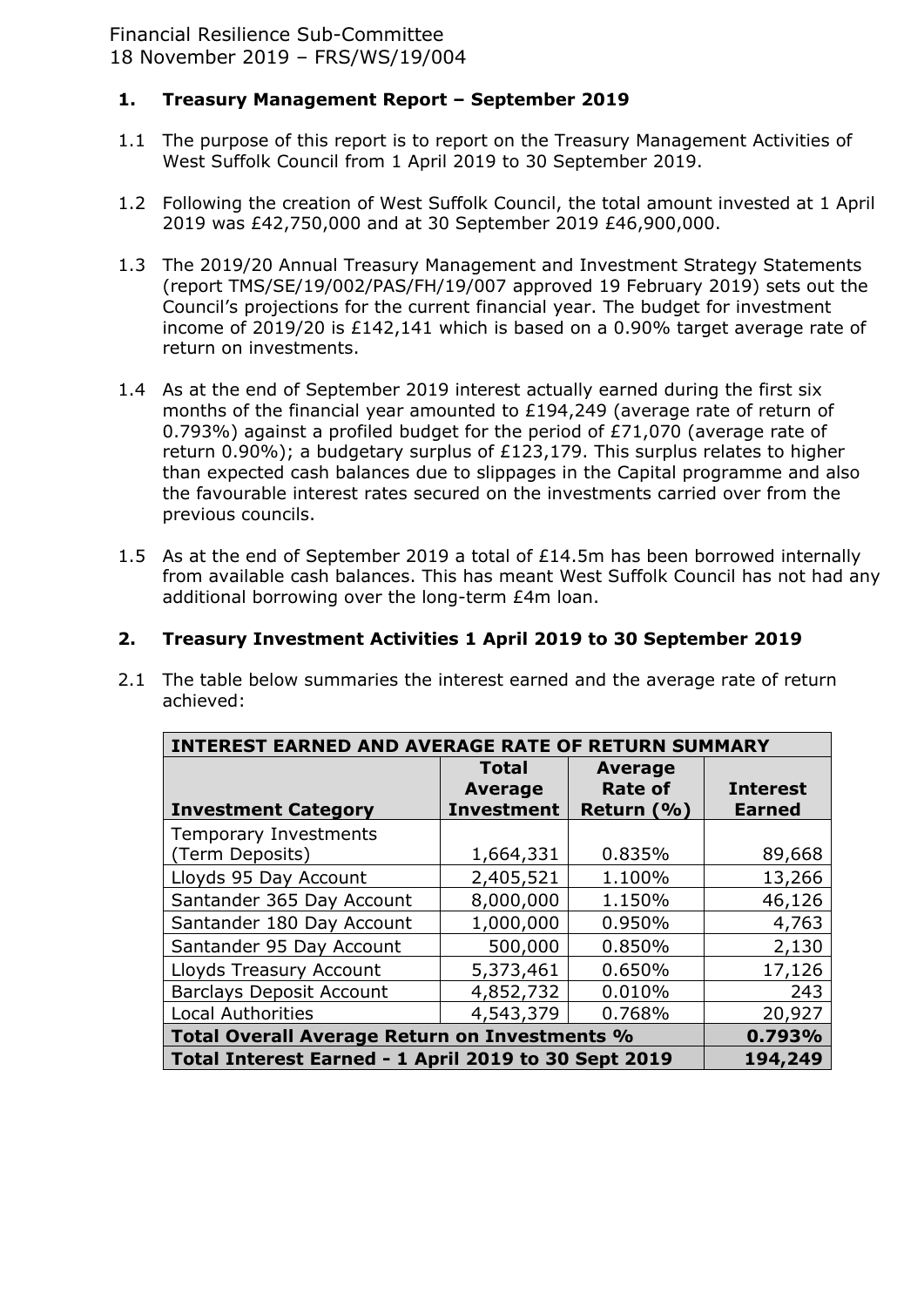2.2 The table below summaries the investment activity during the period:

| <b>TREASURY MANAGEMENT - INVESTMENT ACTIVITY SUMMARY</b> |             |  |  |  |
|----------------------------------------------------------|-------------|--|--|--|
|                                                          | 2019/2020   |  |  |  |
| <b>Opening Balance 01 April 2019</b>                     | 42,750,000  |  |  |  |
| Investments made during the year (including              |             |  |  |  |
| transfers to business reserve accounts)                  | 72,050,000  |  |  |  |
| <b>Sub Total</b>                                         | 114,800,000 |  |  |  |
| Investments realised during the year (including          |             |  |  |  |
| withdrawals from business reserve accounts)              | 67,900,000  |  |  |  |
| <b>Closing Balance 30 June 2019</b>                      | 46,900,000  |  |  |  |

2.3 The table below lists the investments held as at 30 September 2019:

| <b>Investments held as at 30 September 2019</b> |                                   |                         |                              |                                |  |  |
|-------------------------------------------------|-----------------------------------|-------------------------|------------------------------|--------------------------------|--|--|
| <b>Counterparty</b>                             | <b>Principal</b><br><b>Amount</b> | <b>Interest</b><br>Rate | <b>Date</b><br><b>Loaned</b> | <b>Date</b><br><b>Returned</b> |  |  |
| Leeds B/Soc                                     | 1,000,000                         | 1.00%                   | 18/03/19                     | 27/01/20                       |  |  |
| Leeds B/Soc                                     | 1,000,000                         | 1.00%                   | 18/03/19                     | 20/01/20                       |  |  |
| Coventry B/Soc                                  | 2,000,000                         | 0.97%                   | 21/05/19                     | 24/01/19                       |  |  |
| Nottingham B/Soc                                | 1,000,000                         | 1.08%                   | 03/06/19                     | 19/12/19                       |  |  |
| Newcastle B/Soc                                 | 1,000,000                         | 1.17%                   | 03/06/19                     | 19/12/19                       |  |  |
| Leeds B/Soc                                     | 4,000,000                         | 0.72%                   | 01/07/19                     | 15/11/19                       |  |  |
| Nat Counties B/Soc                              | 1,000,000                         | 0.95%                   | 01/07/19                     | 07/10/19                       |  |  |
| Principality B/Soc                              | 1,000,000                         | 0.79%                   | 01/07/19                     | 07/10/19                       |  |  |
| Yorkshire B/Soc                                 | 1,000,000                         | 0.72%                   | 01/07/19                     | 07/10/19                       |  |  |
| Nationwide B/Soc                                | 1,000,000                         | 0.67%                   | 02/08/19                     | 21/10/19                       |  |  |
| Skipton B/Soc                                   | 1,000,000                         | 0.51%                   | 02/08/19                     | 21/10/19                       |  |  |
| Nottingham B/Soc                                | 1,000,000                         | 0.83%                   | 08/08/19                     | 15/11/19                       |  |  |
| Nat Counties B/Soc                              | 1,000,000                         | 0.81%                   | 08/08/19                     | 21/10/19                       |  |  |
| Principality B/Soc                              | 1,000,000                         | 0.75%                   | 08/08/19                     | 21/10/19                       |  |  |
| Newcastle B/Soc                                 | 1,000,000                         | 0.75%                   | 08/08/19                     | 21/10/19                       |  |  |
| Yorkshire B/Soc                                 | 1,000,000                         | 0.74%                   | 12/08/19                     | 10/02/20                       |  |  |
| Coventry B/Soc                                  | 4,000,000                         | 0.66%                   | 30/08/19                     | 29/10/19                       |  |  |
| Nationwide B/Soc                                | 1,000,000                         | 0.74%                   | 30/08/19                     | 21/02/20                       |  |  |
| Nationwide B/Soc                                | 4,000,000                         | 0.64%                   | 02/09/19                     | 19/11/19                       |  |  |
| Skipton B/Soc                                   | 1,000,000                         | 0.50%                   | 02/09/19                     | 19/02/20                       |  |  |
| Lloyds 95 Day                                   | 2,400,000                         | 1.10%                   | 01/04/19                     | 95 Day                         |  |  |
| Santander 365 Day                               | 8,000,000                         | 1.15%                   | 01/04/19                     | 365 Day                        |  |  |
| Santander 180 Day                               | 1,000,000                         | 0.95%                   | 01/04/19                     | 180Day                         |  |  |
| Santander 95 Day                                | 500,000                           | 0.85%                   | 01/04/19                     | 95 Day                         |  |  |
| Lloyds Treasury                                 | 3,000,000                         | 0.65%                   | 01/04/19                     | On call                        |  |  |
| Account                                         |                                   |                         |                              | availability                   |  |  |
| <b>Barclays Deposit</b>                         | 1,000,000                         | 0.01%                   | 01/04/19                     | On call                        |  |  |
| Account                                         |                                   |                         |                              | availability                   |  |  |
| <b>CCLA MMF</b>                                 | 1,000,000                         | Variable                | 03/09/19                     | On call                        |  |  |
|                                                 |                                   |                         |                              | availability                   |  |  |
|                                                 |                                   |                         |                              |                                |  |  |
| <b>TOTAL</b>                                    | 46,900,000                        |                         |                              |                                |  |  |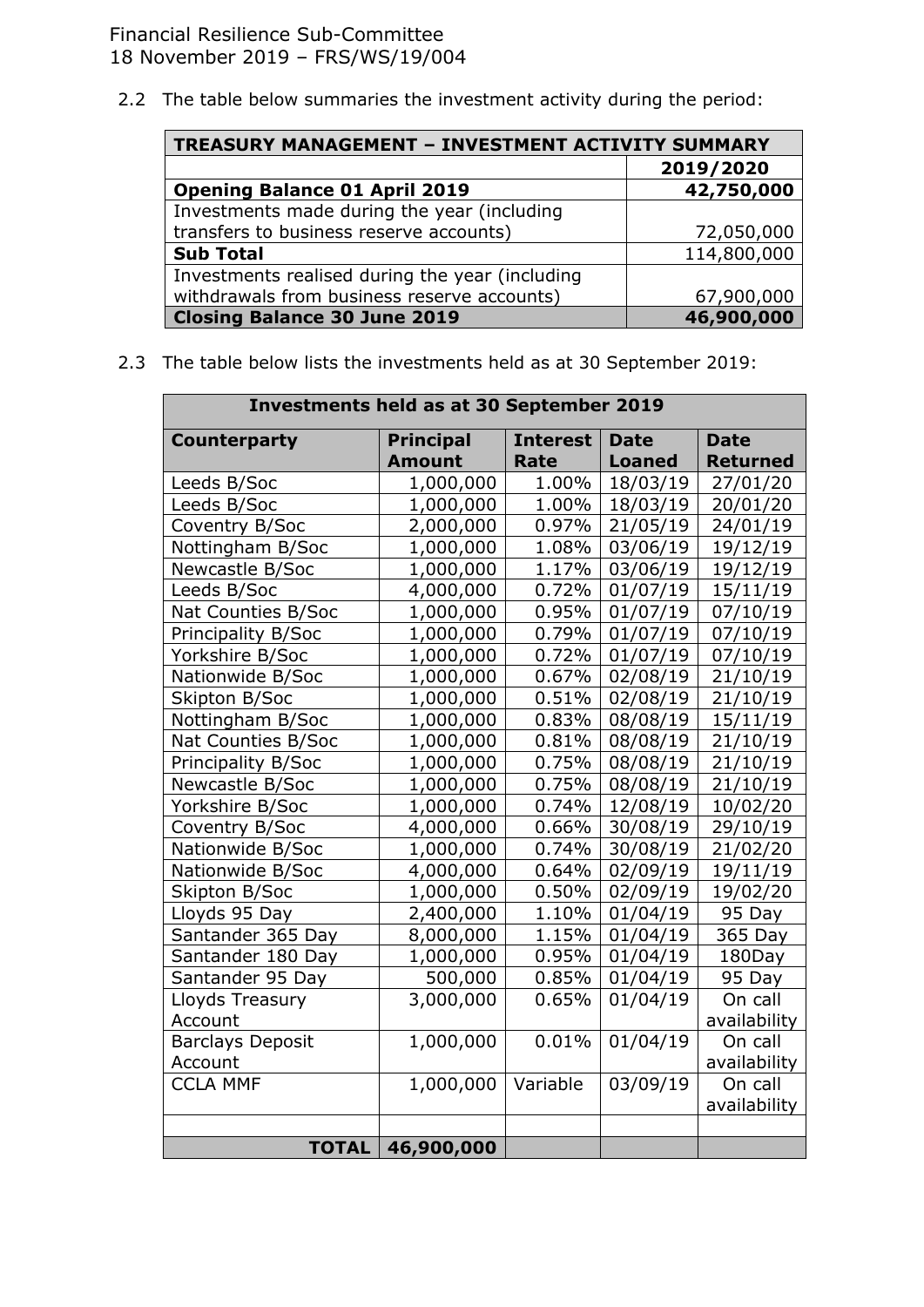> As at 30 September 2019, NO notice had been placed on any of the call accounts.

#### **3. Treasury Borrowing Activities 1 April 2019 to 30 September 2019**

## **Borrowing and Capital Costs - Affordability**

- 3.1 The 2019/20 Budget has assumptions on borrowing for the capital projects included within it, alongside the current £4m external borrowing in respect of the previous Newmarket Leisure Centre build. This new borrowing requirement was based around three specific projects;
	- West Suffolk Operational Hub, Bury St Edmunds
	- Mildenhall Hub
	- Investing in our Growth Fund

The details on these Budgets are laid out below:

| SUMMARY OF CAPITAL BORROWING BUDGET 2019/20   |                                                                                 |                                                               |                                   |  |  |  |
|-----------------------------------------------|---------------------------------------------------------------------------------|---------------------------------------------------------------|-----------------------------------|--|--|--|
| Project                                       | <b>External</b><br><b>Borrowing</b><br>Requirement<br>(Budget + 18/19<br>C/Fwd) | <b>Minimum</b><br><b>Revenue</b><br><b>Provision</b><br>(MRP) | <b>Interest</b><br><b>Payable</b> |  |  |  |
| Investing in our                              | £27,211,713                                                                     | £316,500                                                      | £144,000                          |  |  |  |
| Growth Fund                                   |                                                                                 |                                                               |                                   |  |  |  |
| Mildenhall Hub                                | £18,391,029                                                                     | $£0*$                                                         | £0*                               |  |  |  |
| <b>West Suffolk</b><br><b>Operational Hub</b> | £7,436,208                                                                      | £72,000                                                       | £79,000                           |  |  |  |
| Newmarket Leisure<br>Centre (FHDC)            | £4,000,000                                                                      | £113,000                                                      | £169,600                          |  |  |  |
| Toggam Solar Farm                             | $£0**$                                                                          | £91,000                                                       | £51,000                           |  |  |  |
| 20 High St Haverhill                          | $E0**$                                                                          | £49,300                                                       | £14,000                           |  |  |  |
| 113 High St<br>Newmarket                      | $£0**$                                                                          | £24,930                                                       | £5,000                            |  |  |  |
| Olding Road DHL<br>Depot                      | $£0**$                                                                          | £197,750                                                      | £32,000                           |  |  |  |
| Vicon House,<br>Western Way                   | £3,375,059                                                                      | £46,500                                                       | £105,000                          |  |  |  |
| <b>Unallocated Capital</b>                    | £3,000,000                                                                      | £75,000                                                       | £82,500                           |  |  |  |
| <b>Total Value of</b><br><b>Investments</b>   | £63,414,009                                                                     | £985,980                                                      | £682,100                          |  |  |  |
| % of Net Revenue<br><b>Budget</b>             |                                                                                 | 2.1%                                                          | 1.4%                              |  |  |  |

\* Mildenhall Hub will not be completed within 2019/20. Borrowing costs are not planned until the site is active.

\*\* Business cases assessed on the basis of borrowing. These purchases were made in 2018/19 using available cash reserves. A full year of MRP is budgeted but interest only from the planned borrowing date of January 2020.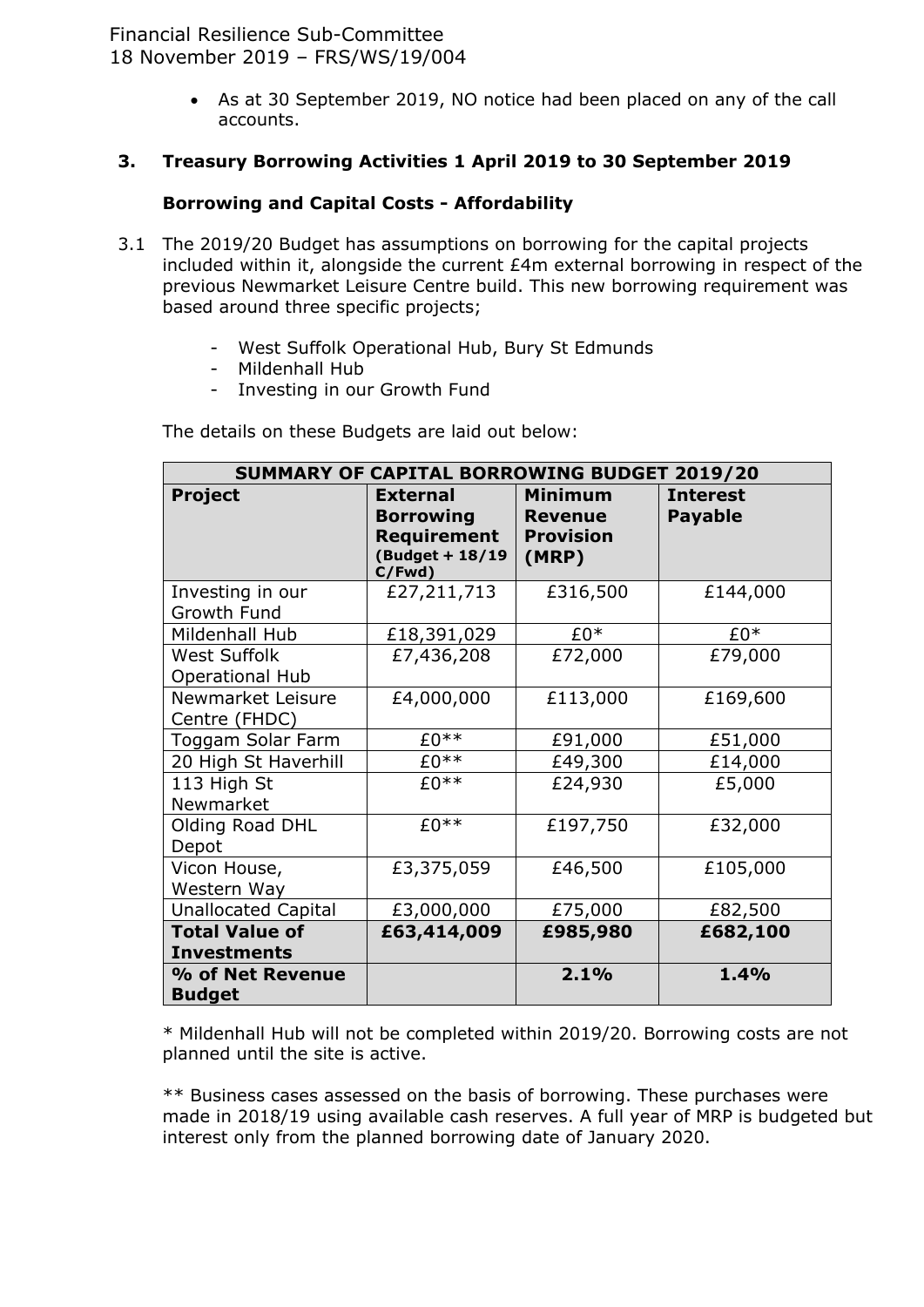The affordability of borrowing and capital costs is a key metric in terms of evaluating any new opportunities. As set out in the Capital Strategy we are using the % of the Net Revenue Budget for both MRP and Interest Payable.

3.2 As at 30 September 2019, the forecast position for 2019/20 on each of these projects is detailed below:

| SUMMARY OF CAPITAL BORROWING: Q2 2019/2020            |                                     |                                                                                              |                                                               |                                   |  |  |
|-------------------------------------------------------|-------------------------------------|----------------------------------------------------------------------------------------------|---------------------------------------------------------------|-----------------------------------|--|--|
| <b>Project</b>                                        | <b>External</b><br><b>Borrowing</b> | Use of<br><b>Available</b><br><b>Balances</b> (in<br>place of External<br><b>Borrowing</b> ) | <b>Minimum</b><br><b>Revenue</b><br><b>Provision</b><br>(MRP) | <b>Interest</b><br><b>Payable</b> |  |  |
| Investing in<br>our Growth<br>Fund                    | £27,211,713                         | £0                                                                                           | £316,500                                                      | £144,000                          |  |  |
| Mildenhall<br>Hub                                     | £1,959,419                          | £9,686,000                                                                                   | £0                                                            | £0                                |  |  |
| <b>West Suffolk</b><br>Operational<br>Hub             | £3,151,106                          | £4,285,102                                                                                   | £72,000                                                       | £33,477                           |  |  |
| Newmarket<br>Leisure<br>Centre<br>(FHDC)              | £4,000,000                          | £0                                                                                           | £113,000                                                      | £169,600                          |  |  |
| Toggam Solar<br>Farm                                  | £0                                  | £0                                                                                           | £91,000                                                       | £51,000                           |  |  |
| 20 High St<br>Haverhill                               | £0                                  | £0                                                                                           | £49,300                                                       | £14,000                           |  |  |
| 113 High St<br>Newmarket                              | £0                                  | £0                                                                                           | £24,930                                                       | £5,000                            |  |  |
| <b>Olding Road</b><br><b>DHL Depot</b>                | £0                                  | £0                                                                                           | £197,750                                                      | £32,000                           |  |  |
| Vicon House,<br>Western Way                           | £0                                  | £3,375,059                                                                                   | £46,500                                                       | £105,000                          |  |  |
| Unallocated<br>Capital                                | £3,000,000                          | £0                                                                                           | £75,000                                                       | £82,500                           |  |  |
| <b>Total Value</b><br><b>of</b><br><b>Investments</b> | £39,322,238                         | £17,346,161                                                                                  | £985,980                                                      | £636,577                          |  |  |
| % of Net<br><b>Revenue</b><br><b>Forecast</b>         |                                     |                                                                                              | 2.0%                                                          | 1.3%                              |  |  |

The improvement in the Forecast Interest Payable as % of Net Revenue Forecast and Forecast MRP as % of Net Revenue Forecast is due to a slight increase in Net Revenue alongside the small saving in Interest Payable from the WSOH.

- 3.3 This position has moved due to the following reasons:
	- The purchase of Vicon House in Bury St Edmunds which did not require external borrowing.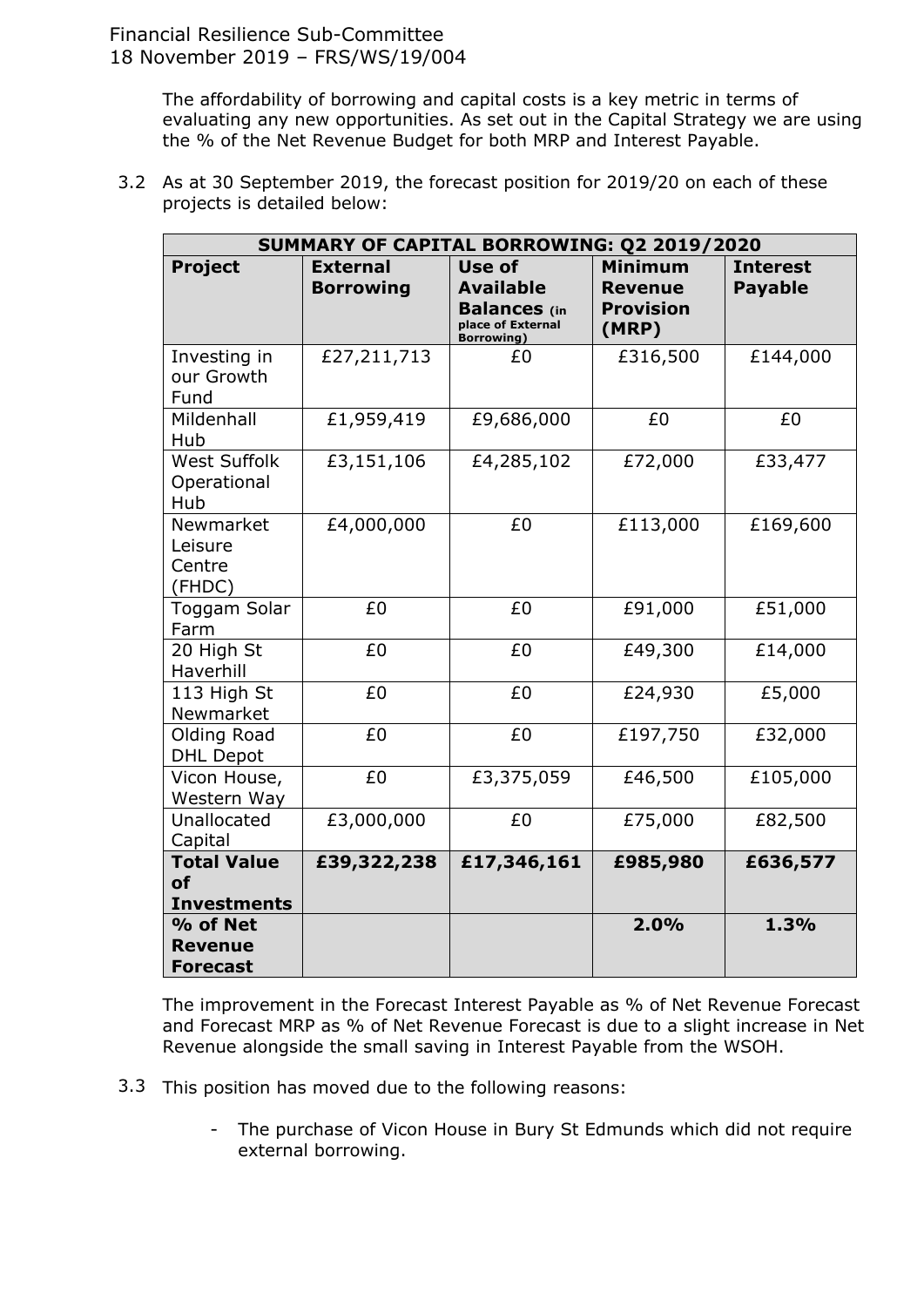- The available balances that enable part payment for Mildenhall Hub and West Suffolk Operational Hub.
- 3.4 Therefore the forecast position for Interest Payable reduces to £636,577 in 2019/20 which is a saving of £45,523. Borrowing is forecast to occur during 2019/20 based on cash flow requirements and advice from our external advisors - Arlingclose.
- 3.5 As opportunities for growth fund investment arise, the borrowing and MRP position will be reviewed as each business case is developed and the MRP and interest payable will be vired to each opportunity.
- 3.6 As at the end of Quarter 2 (September 2019) there has been no requirement for any additional external borrowing over and above the long-term £4.0m Barclays loan. As at the end of September 2019 a total of £14.5m has been borrowed internally from available cash balances which reflects the council underlying need to borrow.

#### **4. Borrowing and Income - Proportionality**

- 4.1 The concept of proportionality, alongside that of affordability, is a key consideration when considering funding projects through borrowing.
- 4.2 The costs and risks associated with that borrowing should be looked at as part of the whole financial position of the council. Awareness of the scale and relationship with the asset base and revenue delivery is essential to informed decision making.
- 4.3 This relationship and trend between borrowing, asset base and yield (expressed as income as % of net revenue) from the investments that the council has made are laid out in the tables below. These are split by asset type.

| 2019/20<br><b>BUDGET</b>           | <b>Asset</b><br><b>Value</b><br>£m | <b>Borrowing</b><br>£m | <b>Borrowing</b><br>as $%$ of<br><b>Long Term</b><br><b>Assets</b> | <b>Annual</b><br><b>Income</b><br>£m | <b>Yield:</b><br><b>Income</b><br>as % of<br>Asset<br><b>Value</b> | <b>Income</b><br>as % of<br><b>Total Net</b><br><b>Revenue</b> |
|------------------------------------|------------------------------------|------------------------|--------------------------------------------------------------------|--------------------------------------|--------------------------------------------------------------------|----------------------------------------------------------------|
| <b>Industrial Units</b>            | £24.2                              | £0.0                   | $0\%$                                                              | £2.9                                 | 12.0%                                                              | 6.0%                                                           |
| <b>Retail Units</b>                | £28.2                              | £0.0                   | 0%                                                                 | £1.3                                 | 4.6%                                                               | 2.7%                                                           |
| Land                               | £10.3                              | £0.0                   | $0\%$                                                              | £1.0                                 | 9.7%                                                               | 2.1%                                                           |
| Solar Farm*                        | £13.8                              | £0.0                   | 0%                                                                 | £1.5                                 | 10.9%*                                                             | 3.1%                                                           |
| Growth Fund                        |                                    | £30.6                  | 14.0%                                                              | £0.5                                 |                                                                    | 1.0%                                                           |
| West Suffolk<br>Operational<br>Hub |                                    | £7.4                   | 3.4%                                                               | £0.1                                 |                                                                    | 0.2%                                                           |
| Mildenhall Hub                     |                                    | £18.4                  | 8.4%                                                               | £0.1                                 |                                                                    | 0.2%                                                           |
| Other                              |                                    | £7.0                   | 3.2%                                                               | £0.6                                 |                                                                    | 1.2%                                                           |
| <b>TOTAL</b>                       |                                    | £63.4                  | 29.1%                                                              | £8.0                                 |                                                                    | 16.5%                                                          |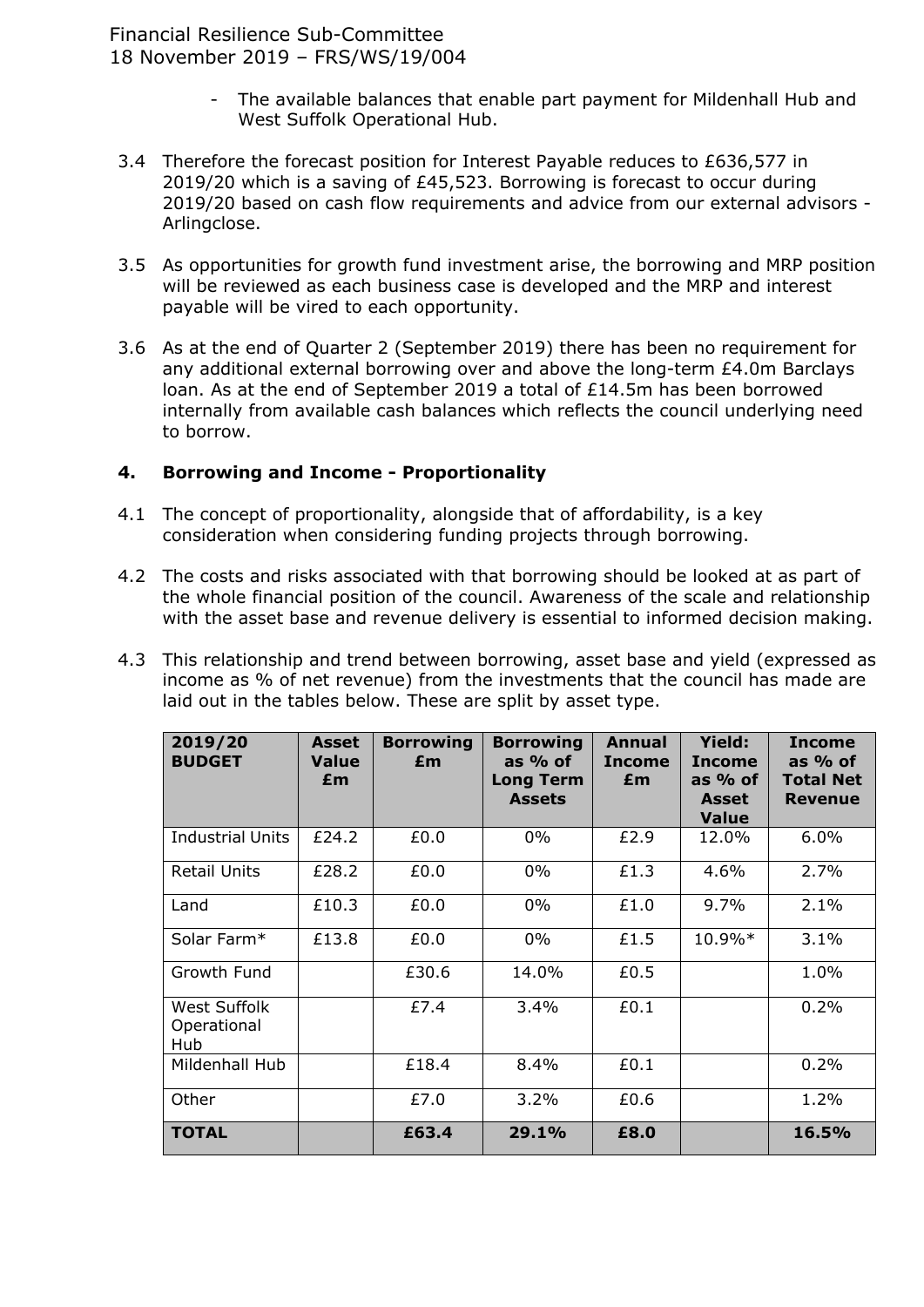The forecast position as at the end of September 2019 for borrowing and income is laid out below:

| 2019/20<br><b>FORECAST</b>      | <b>Asset</b><br><b>Value</b><br>£m | <b>Borrowing</b><br>£m | <b>Borrowing</b><br>as $%$ of<br><b>Long Term</b><br><b>Assets</b><br>E217.4m) | Annual<br><b>Income</b><br>£m | <b>Yield:</b><br><b>Income</b><br>as % of<br>Asset<br><b>Value</b> | <b>Income</b><br>as $%$ of<br><b>Total</b><br><b>Net</b><br><b>Revenue</b> |
|---------------------------------|------------------------------------|------------------------|--------------------------------------------------------------------------------|-------------------------------|--------------------------------------------------------------------|----------------------------------------------------------------------------|
| <b>Industrial Units</b>         | £24.2                              | £0.0                   | $0\%$                                                                          | £2.9                          | 12.0%                                                              | 5.9%                                                                       |
| <b>Retail Units</b>             | £28.2                              | £0.0                   | $0\%$                                                                          | £1.3                          | 4.6%                                                               | 2.6%                                                                       |
| Land                            | £10.3                              | £0.0                   | $0\%$                                                                          | £1.0                          | 9.7%                                                               | 2.0%                                                                       |
| Solar Farm*                     | £13.8                              | £0.0                   | $0\%$                                                                          | £1.5                          | $10.9\%*$                                                          | 3.1%                                                                       |
| Growth Fund                     |                                    | £27.2                  | 12.5%                                                                          | £0.5                          |                                                                    | 1.0%                                                                       |
| West Suffolk<br>Operational Hub |                                    | £3.2                   | 1.9%                                                                           | £0.1                          |                                                                    | 0.2%                                                                       |
| Mildenhall Hub                  |                                    | £2.0                   | 4.0%                                                                           | £0.0                          |                                                                    | 0.0%                                                                       |
| Other                           |                                    | £7.0                   | 3.2%                                                                           | £0.5                          |                                                                    | 1.2%                                                                       |
| <b>TOTAL</b>                    |                                    | £39.3                  | 18.1%                                                                          | £7.8                          |                                                                    | 15.2%                                                                      |

'\* -This is a Gross Income Yield%. For the Solar Farm in particular there are significant running costs associated with this income. If these costs are included the Net Yield % comes down to 8.7% (before borrowing costs) and 4.1% (after borrowing costs) based on the current £13.8m valuation. If based off the purchase price of £14.4m the yield is 8.3% (before borrowing costs) and 3.9% (after borrowing costs).

4.4 At this stage in the year the income forecasts are broadly similar to the budget expectations. The slight change in % of Net Revenue (based on total net revenue of £51.3m) is caused by increased forecasts in other income areas (business rates, trade waste).

#### **5. Current Borrowing**

5.1 Below is a summary of the borrowings as at 30 September 2019:

| <b>BORROWINGS</b>                                                          |            |               |  |  |  |
|----------------------------------------------------------------------------|------------|---------------|--|--|--|
| <b>Maturity date</b><br><b>Balance outstanding</b><br>Lender / Loan number |            |               |  |  |  |
| Barclays Loan                                                              | £4,000,000 | 31 March 2078 |  |  |  |

#### **6. Other Market Considerations**

6.1 Central Government announced unexpectedly on 9 October 2019 that they would be raising the margin applied to PWLB (Public Works Loans Board) loans by 1%. The rate is now gilts  $+1.80\%$ ; up from gilts  $+0.80\%$ . This was unexpected and the explanation from the Treasury was as follows:

*'Some local authorities have substantially increased their use of the PWLB in recent months, as the cost of borrowing has fallen to record lows. HM Treasury is*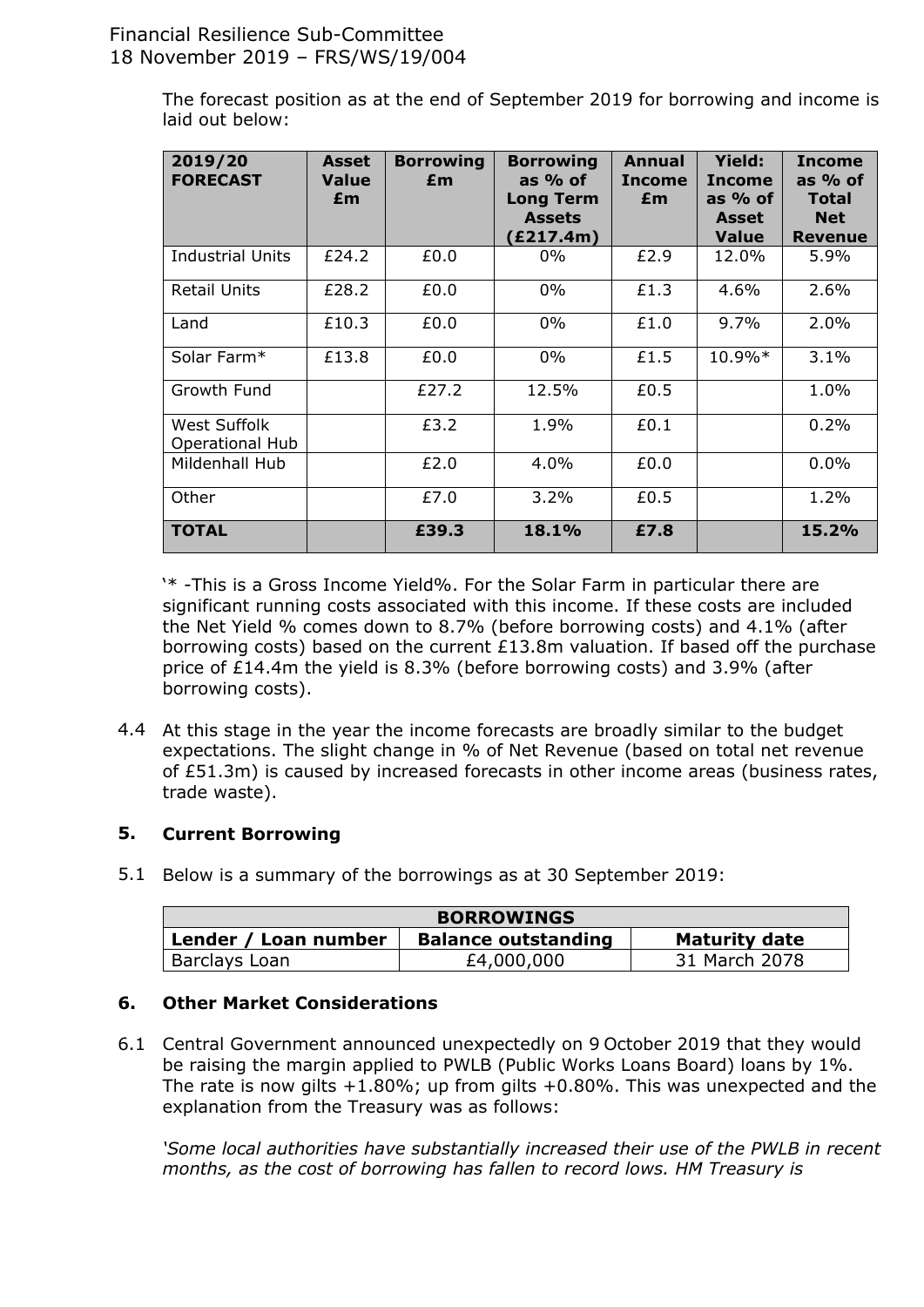UNITED KINGDOM 10Y BOND YIELD

*therefore restoring interest rates to levels available in 2018, by increasing the margin that applies to new loans from the PWLB by 100bps (one percentage point) on top of usual lending terms.'*

- 6.2 These government concerns are driven by local authorities borrowing to invest in commercial property with no or limited connection to their geographical area. In contrast West Suffolk Council are continuing to look to achieve blended returns through investment within West Suffolk itself.
- 6.3 This increase in PWLB borrowing rates, albeit it does increase the cost of borrowing, does not, however, materially impact the interest payable assumptions on our existing projects. Those business cases were made on prudent assumptions on the cost of borrowing which are now more in line with PWLB rates rather than including a reasonable contingency element.
- 6.4 This increase in rate does impact the interest rate risk of carrying internal borrowing as oppose to fixing into external borrowing rates. However given the cost of borrowing versus when cash balances are still available (and the returns received on these are significantly lower than the borrowing costs), it is still advised that we continue to make use of internal cash balances. This position will change during the remaining part of this financial year when external borrowing is likely to take place. It is worth noting also that longer term; borrowing is still viewed as historically 'cheap' based on UK Gilt and interest rate projections.



SOURCE: TRADINGECONOMICS.C